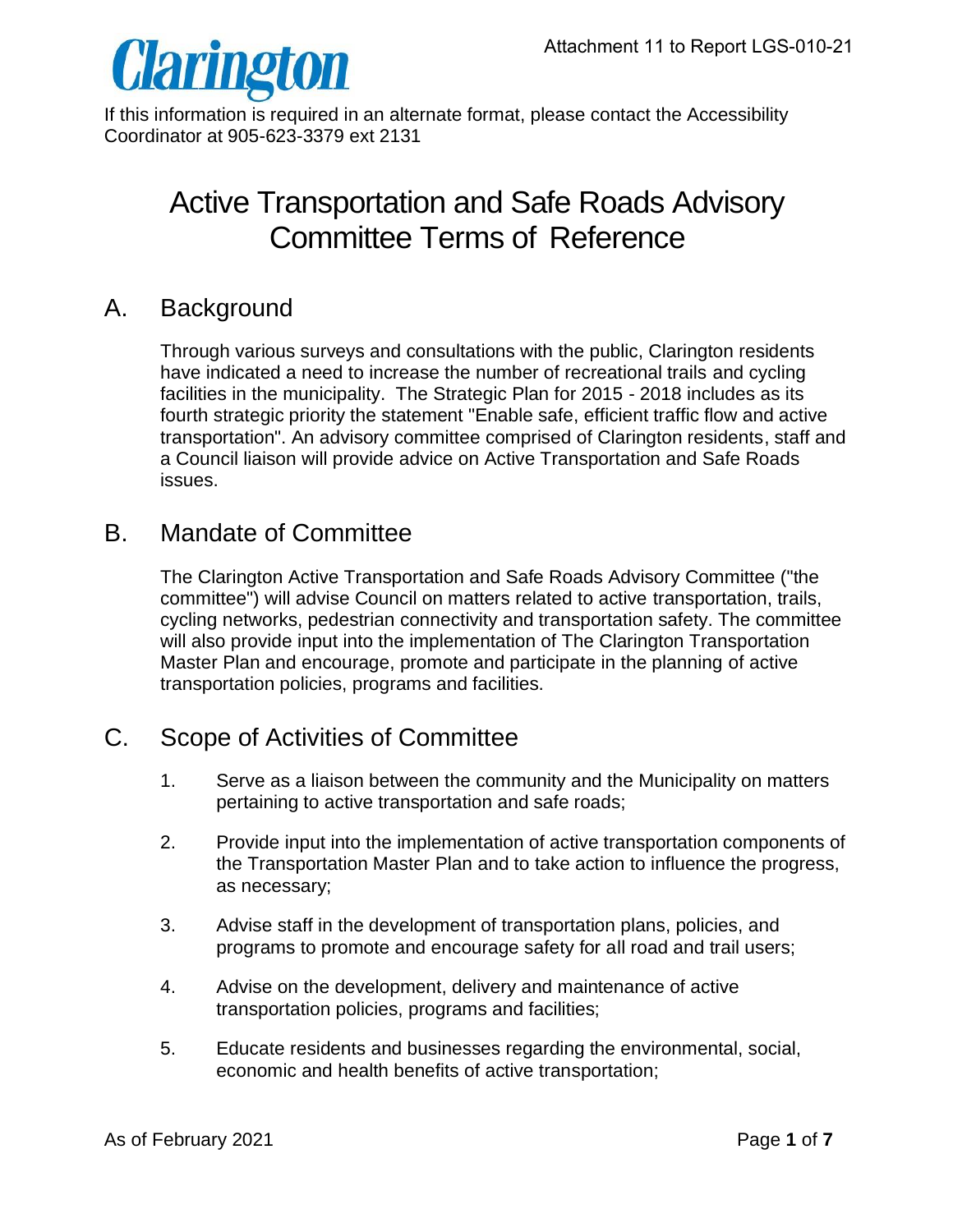- 6. Encourage citizens to use forms of active transportation through public outreach, education programs and events (e.g. monthly walks, etc.);
- 7. Educate the public on the benefits, necessities and safety aspects of active transportation and Safe Roads;
- 8. Support active transportation as an economic driver;
- 9. Collaborate with adjacent municipalities and the Region of Durham to support and coordinate active transportation initiatives;
- 10. Promote and enhance continuous and integrated cycling and leisure trails (i.e. trails, sidewalks, bicycle lanes) within Clarington and with its neighbouring municipalities;
- 11. Encourage legislation and policy changes that support and strengthen active transportation;
- 12. Provide an increased understanding of active transportation and Safe Roads issues and concerns within Clarington;
- 13. Advise on new or improved transportation initiatives for all road users including pedestrians and cyclists; and
- 14. Assist in monitoring the effectiveness of all transportation and safety initiatives.

#### D. Membership and Representation

The committee shall be comprised of a minimum of eight voting members to a maximum of ten voting members who must be Clarington residents, and one voting member of Council, with quorum being five members.

Appointments will run concurrent with the term of Council or until their successors are appointed. Clarington's appointee on the Durham Active Transportation Committee be appointed to the Clarington Active Transportation and Safe Roads Advisory Committee as a voting member in addition to the resident appointees and the Member of Council.

Appointments may be revoked at any time at the discretion of Council. The citizen appointments should represent a broad diversity of the community including, cyclists, hikers, runners, seniors, etc.

Given the complexity of the potential concerns and solutions, stakeholder groups could attend meetings as needed to provide expertise related to a specific topic, or provide additional information regarding a topic of discussion.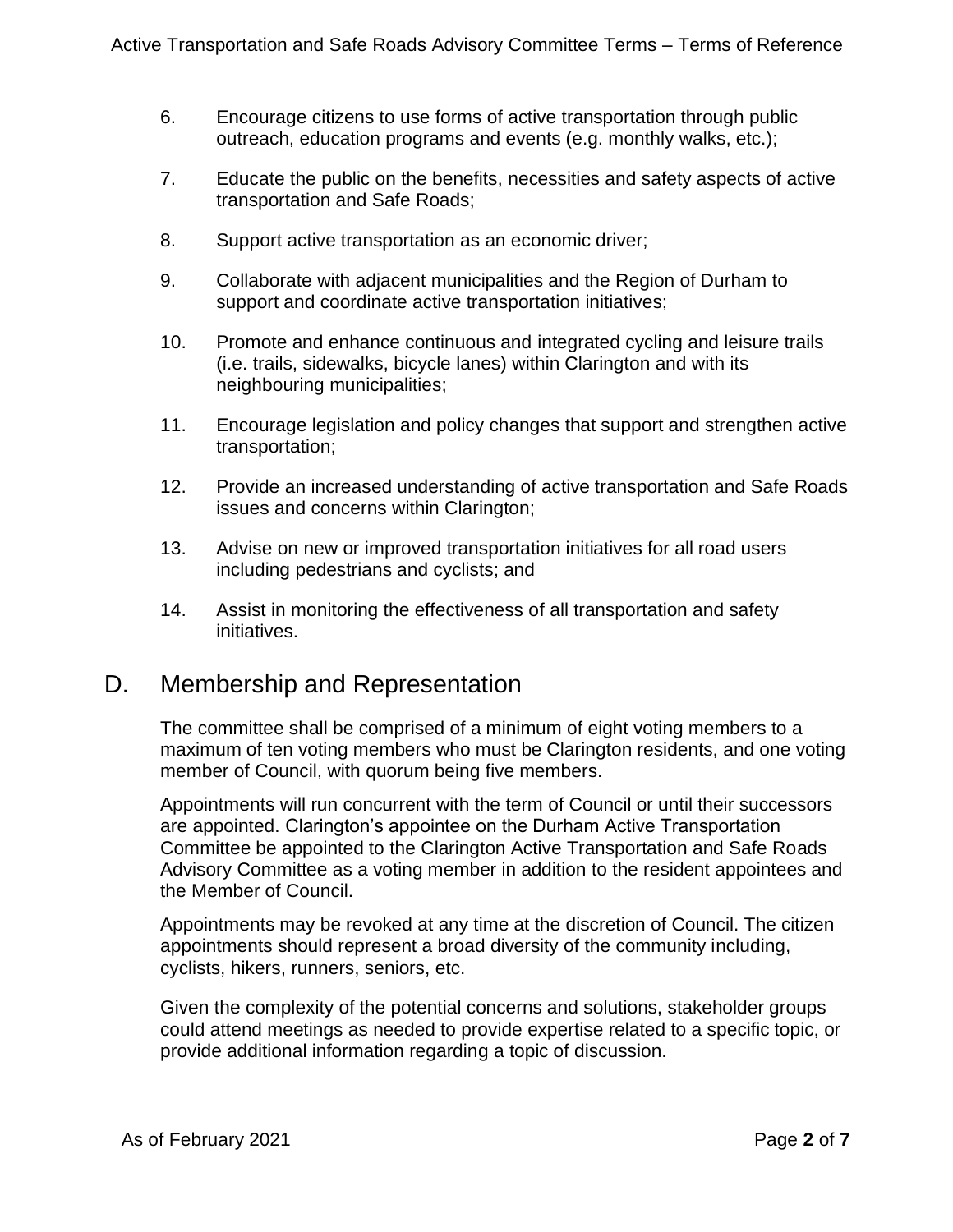# E. Staff Resources

The Public Works Department shall provide clerical, administrative and technical assistance to the Committee, as deemed appropriate by the Department Head, to ensure the proper functioning of the Committee. Specifically, Staff will provide the following resources to the Committee:

- preparing and forwarding meeting materials to members;
- preparation of summary meeting minutes and Committee correspondence (including assistance in drafting);
- professional advice on matters within the mandate of the Committee; and
- assist the Committee in participating in events and activities related to its mandate.

Generally, Committee members are selected to be able to carry out the mandate of the Committee. Staff resources are provided only to assist the Committee in undertaking its mandate. Additional requests of resource staff, such as original research or organization of events shall be at the discretion of the Director of Public Works and within staff, time and budget constraints.

Public Works will be the lead department as most of the issues will relate to the responsibilities of Public Works. Representatives from the Public Works Department, and Planning and Development Services shall serve as staff liaisons to the Active Transportation and Safe Roads Advisory Committee. Staff from other departments and/or members of agencies that are not on the committee may attend meetings to provide expertise, as required.

The committee may form sub-committees as necessary to investigate or report on specific issues and then report back to the Active Transportation and Safe Roads Advisory Committee. The members of the sub-committees would schedule their meeting(s) as needed, at a time and location that is convenient for all members.

# F. Committee Chair and Vice Chair

The Chair shall be elected by a majority of committee members for a two-year term at the first meeting of every second calendar year. The Chair's role is to provide guidance and leadership to the committee in the completion of its mandate and conduct of meetings. The Chair shall set the agenda for each meeting in consultation with the staff liaison.

The Vice-Chair shall be elected by a majority of committee members for a two-year term at the first meeting of every second calendar year. The Vice-Chair acts in the Chair's absence and assumes the role and responsibilities of the Chair. If the position of Chair becomes vacant, the Vice-Chair shall assume the responsibilities of the Chair until a new Chair can be elected. If the position of Vacie-chair becomes vacant, the Chair may appoint a member of the committee as Interim Vice-chair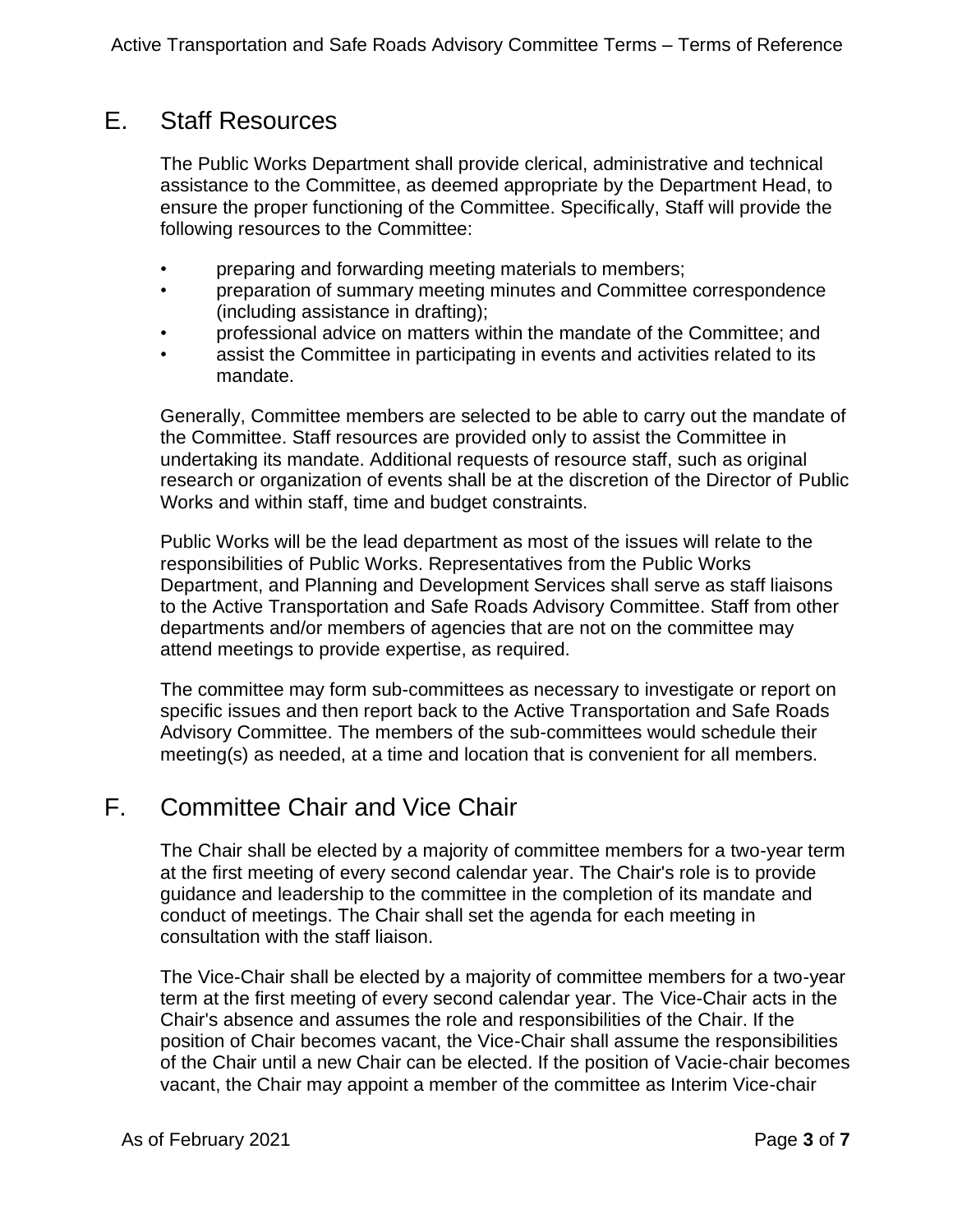until a new Vice-chair can be elected. Elections, when required, shall be held at the next meeting of the Committee.

If the Chair and Vice Chair is not present, members will select an acting Chair to serve in the same capacity for the duration of the meeting.

Members of Council and municipal staff sitting on the committee shall not be eligible to serve as Chair or Vice Chair.

#### G. Councillors

A member of Council shall be appointed to the Active Transportation and Safe Roads Advisory Committee to fulfill the responsibility of acting as the liaison between Council and the Committee; respond to Committee members' questions; interpret Council's direction to the Committee; and to provide updates on Council activities to the Committee.

#### H. Responsibilities and Obligations of Members

All Committee members shall abide by the Terms of Reference for the committee as approved by Council. The Active Transportation and Safe Roads Advisory Committee members shall contribute time, knowledge skill and expertise to the fulfillment of the Committee's mandate; research issues relevant to their Committee's mandate as required; work with staff to implement Council's decisions relevant to the Committee's mandate and commit to attending regular meetings during the year.

The Chair or a spokesperson appointed by the Committee may speak on behalf of the Committee to Council or the public. Other members shall not act or speak on behalf of the Committee without prior approval of the Committee.

The Committee or its members shall not issue petitions, resolutions or position papers on behalf of the Committee, unless specifically authorized by Council resolution.

The Committee and its members shall also not act outside of the mandate and advisory capacity of the Committee. Should the Committee wish to comment on an issue that is within the mandate of another Council committee, the Chair shall consult with the responsible liaisons and the Chair of the other committee.

The Chair may eject any Committee member from a meeting if, in the opinion of the Chair, that person is being disruptive or disrespectful. The Committee shall also have the right to censure members that, in the Committee's opinion, are misrepresenting the Committee and may request Council to remove that person from the Committee.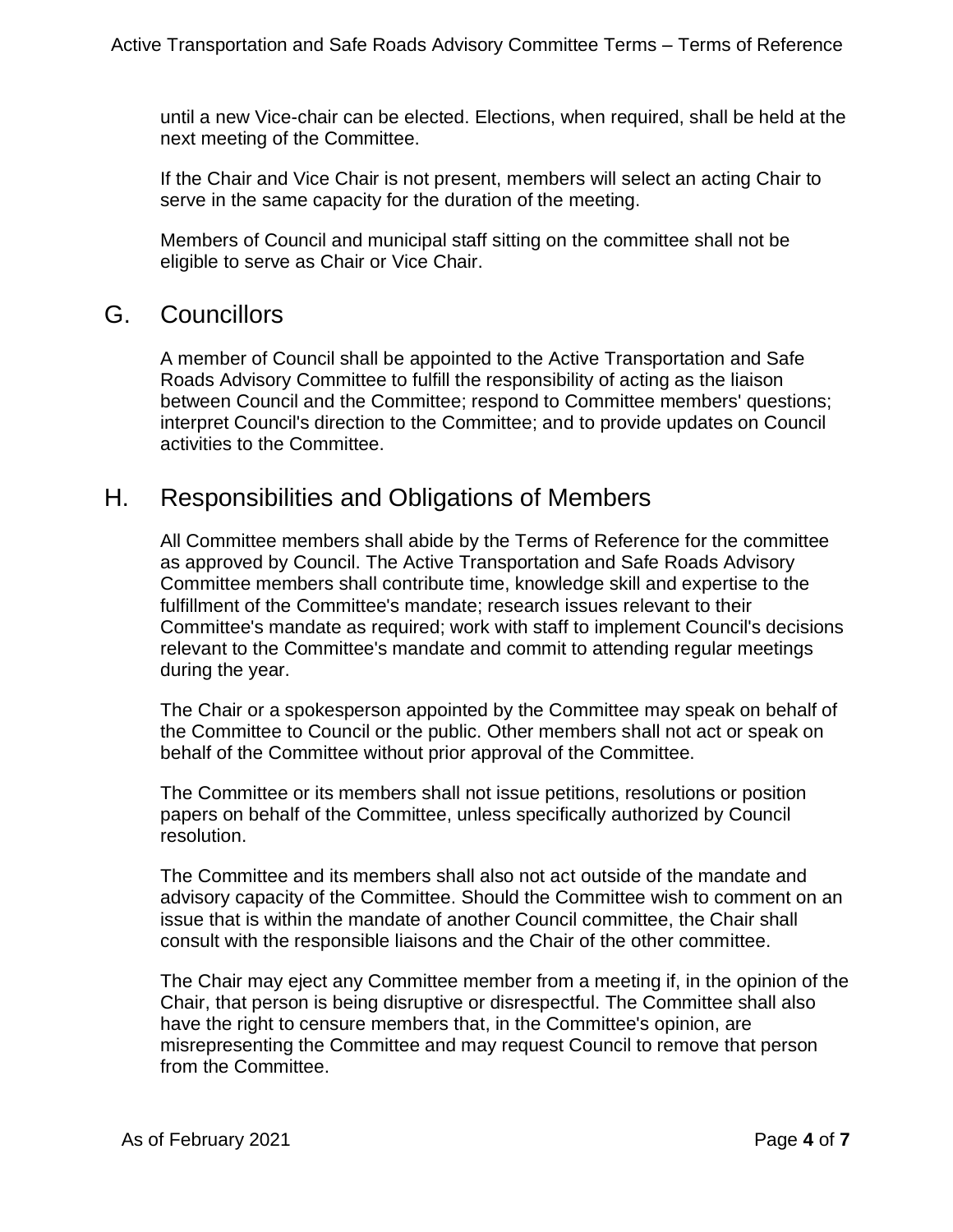Members unable to attend a Committee meeting shall notify the staff liaison at least 24 hours in advance. Members unable to attend a meeting cannot send an alternate. The Chair shall advise the Municipal Clerk in writing of any member who is absent from the meeting for three successive meetings without being authorized to do so by a resolution of the Committee, and may request that the member be removed from the Committee.

Members who wish to resign shall notify the Chair in writing of their decision who, in turn shall notify the Municipal Clerk in writing of the resignation. Council shall appoint new members to the Committee to fill any vacancies as required.

## I. Decision Making and Voting

Where possible, decisions will be made by way of consensus. When a vote is necessary, a motion must be moved and seconded prior to voting. A resolution is deemed to be carried if the majority of members present vote in the affirmative.

Recorded votes shall not be permitted. The committee shall not reconsider a previous motion, unless directed by Council.

#### J. Quorum

Quorum shall be a simple majority of the total number of committee members (i.e. 50% plus one). In the event that a quorum is not achieved, the meeting may proceed but members shall not vote or make decisions.

Recommendations and decisions reached by the committee shall be based on consensus, wherever possible. In the event that a consensus cannot be reached and there are divergent opinions on an issue, the Chair may call for a formal vote by a show of hands. Decisions shall be carried by a simple majority of the voting members present. Each member of the Committee has a vote.

A member of the Board is permitted to participate electronically in a meeting and may be counted in determining whether, or not, a quorum of members is present at any point in time. All, or some, members may participate electronically in meetings. Meetings can be held in person when Public Health restrictions permit; and

For clarity, a Member of the Board may also participate electronically in a meeting that is closed to the public, if the meeting is properly held in closed session ( i.e. the deliberations are permitted to be conducted in closed session, moving from open session to closed session, and then rising and reporting, and maintaining minutes of both the closed and open portions of the meeting).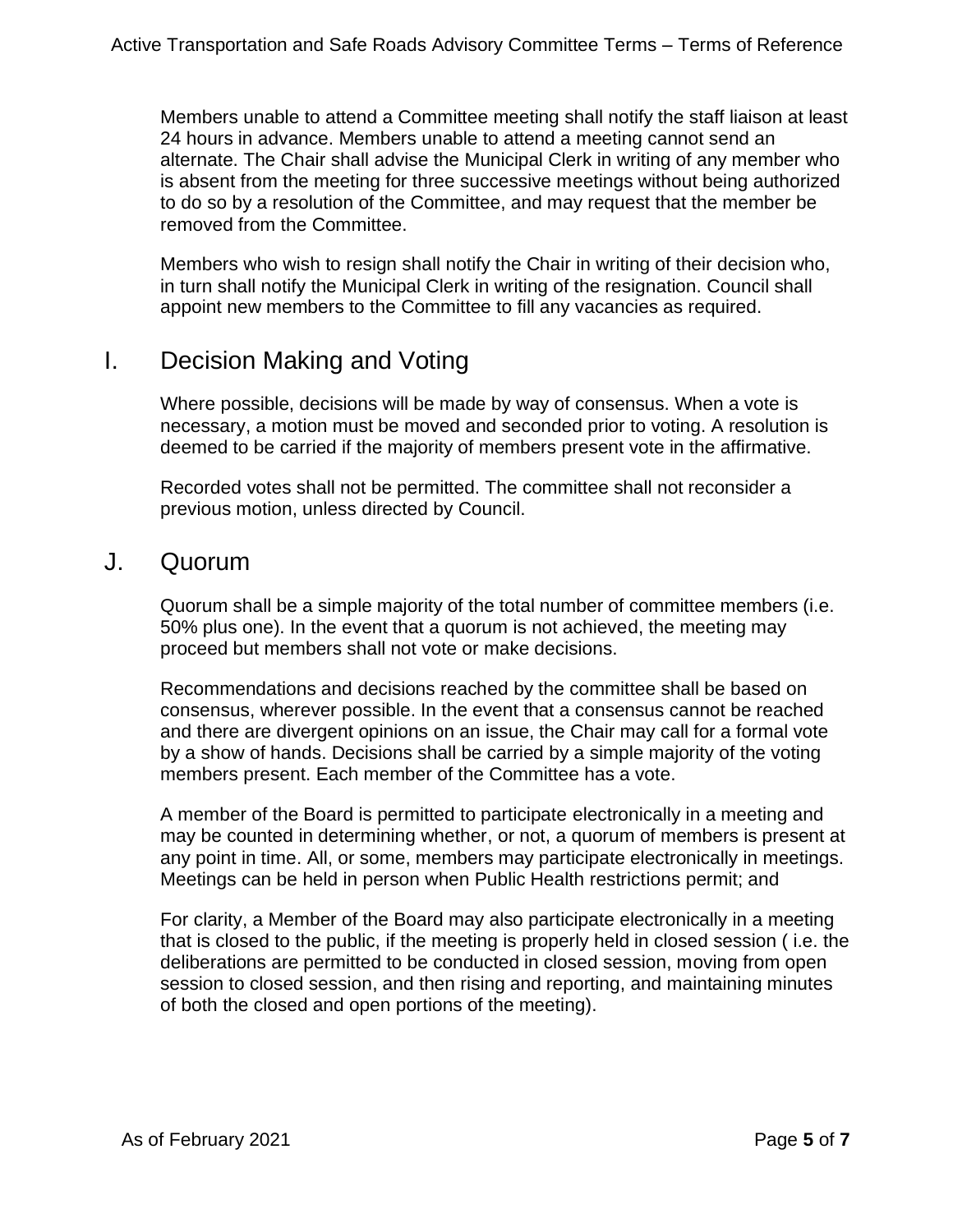## K. Conflict of Interest

Members of the Committee must abide by the Municipal Conflict of Interest Act.

#### L. Public Participation

All Committee meetings are open to the public. Members of the public are not permitted to participate in Committee discussions but may appear as a delegation before the Committee. Delegations shall be for a maximum of 10 minutes. Those wishing to appear as a delegation at a Committee meeting must so advise the staff liaison a minimum of five working days before the meeting.

The Chair may eject any member of the public from a meeting if, in the opinion of the Chair, that person is being disruptive or disrespectful.

## M. Reporting and Communications

The Committee is to serve as an advisory body to Council. The committee does not have any delegated authority. Recommendations requiring implementation, expenditures, reports or staff actions must be first considered by staff and/or Council.

Reports regarding matters related to the mandate of the committee will be made to the General Government Committee.

The draft minutes of all Committee meetings shall be reviewed by the staff liaison and forwarded by memorandum to the Municipal Clerk for inclusion on the next Council Agenda and, at the discretion of the Department Head may be posted on the Municipal website.

The minutes of Committee meetings shall generally not attribute comments to a specific member of the Committee.

#### N. Meetings

The Active Transportation and Safe Roads Advisory Committee shall establish the regular meeting time and location at the first meeting of each term. It is expected that the Active Transportation and Safe Roads Advisory Committee will meet quarterly. Sub- committees may be formed with meetings scheduled as necessary.